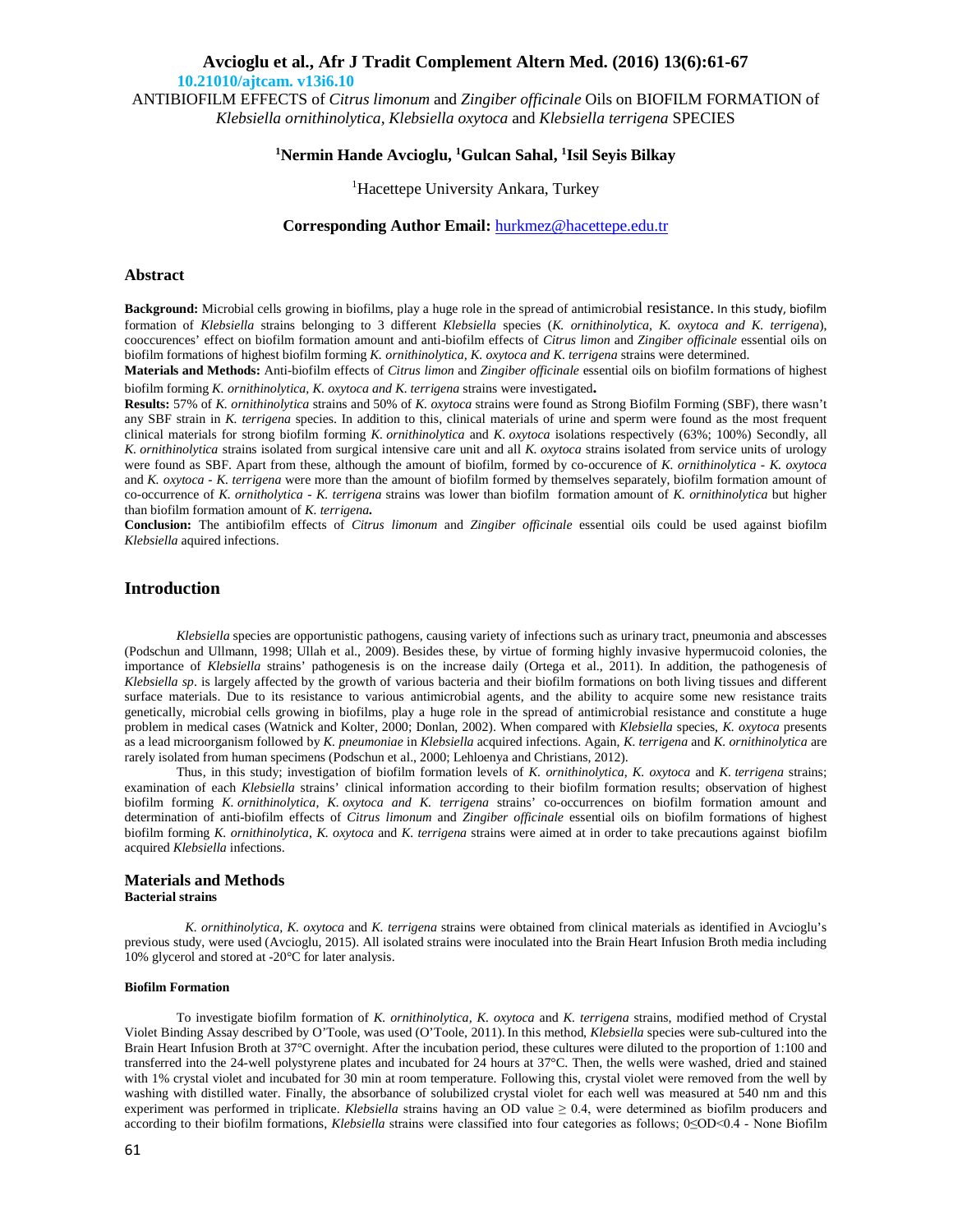# **Avcioglu et al., Afr J Tradit Complement Altern Med. (2016) 13(6): 61-67**

#### **10.21010/ajtcam. v13i6.10**

Former (NBF), 0.4≤OD<0.8 - Weak Biofilm Former (WBF), 0.8≤OD<1.2 - Intermediate Biofilm Former (IBF) and OD≥1.2 - Strong Biofilm Former (SBF).

## **Anti-Biofilm Effects of** *Citrus limonum* **and** *Zingiber officinale* **Essential Oils against** *K. ornithinolytica, K. oxytoca* **and** *K. terrigena* **Strains**

To investigate the inhibitory effects of essential oils on biofilm formation of *K. ornithinolytica*, *K. oxytoca* and *K. terrigena* strains, two different essential oils (*Citrus limonum* and *Zingiber officinale*) were purchased from NU-KA Defne Essencia, TURKEY, were used. Likewise, 0.2 ml of pure (none diluted) essential oils of *Citrus limonum* and *Zingiber officinale* and each dilution of them (ratio of 1:10 and 1:100) were added into the 24-well polystyrene plates seperately. Afterwards 0.5 ml of 1:100 diluted highest biofilm forming *K. ornithinolytica*, *K.oxytoca* and *K. terrigena* strains were inoculated into these plates and were incubated for 24hrs at 37°C. Positive controls were performed with the wells with the highest biofilm forming *K. ornthinolytica, K. oxytoca* and *K. terrigena* strains exist without any concentration of *Citrus limonum* and *Zingiber officinale* essential oils. The experiment was performed in triplicate. Finally, biofilm formation was analyzed by "Crystal Violet Binding Assay" which has been described previously. Percentage changes in biofilm formation amount were calculated by the following formula;



1).

#### **Biofilm Formation by Co-occurrences of Highest Biofilm Forming** *K. ornithinolytica***,** *K. oxytoca* **and** *K. terrigena* **Strains**

In the last part of this study, according to the biofilm formation results of clinical strains of *K. ornithinolytica*, *K. oxytoca* and *K. terrigena* strains; the highest biofilm forming strains of each *Klebsiella* species were determined. These strains were inoculated into Brain Heart Infusion Broth medium and were incubated at 37°C for 24 hrs. Afterwards, 0.5 ml of each highest biofilm forming strains' diluted inoculums were transferred into the 24-well polystyrene plates and cocultivations of *K.ornithinolytica - K.oxytoca*, *K.ornithinolytica - K.terrigena* and *K. oxytoca* - *K.terrigena* strains were incubated for 24 hrs at 37°C. The experiment was performed in triplicate. Biofilm formation by co-occurrences of highest biofilm forming *K. ornithinolytica, K. oxytoca* and *K. terrigena* strains were also analysed by "Crystal Violet Binding Assay" which has been described previously.

#### **Results**

In this study, the biofilm formation levels of 3 different species of *Klebsiella* species (*K. ornithinolytica*, *K. oxytoca* and *K. terrigena*) obtained from different clinical materials were examined and it was seen that whereas 57% of *K. ornithinolytica*, 50% of *K. oxytoca* and 40% of all *Klebsiella* strains were found as SBF, there weren't any SBF strain belonging to *K. terrigena* species (Fig.



**Figure. 1:** The percentage of SBF, IBF, WBF and NBF of *K. ornithinolytica, K. oxytoca* and *K. terrigena* species. In addition, it was found that although sample of urine was the most SBF *K. ornithinolytica* isolated material, all *K. oxytoca* strains isolated from sample of sperms were observed as SBF (Fig. 2A and Fig. 2B).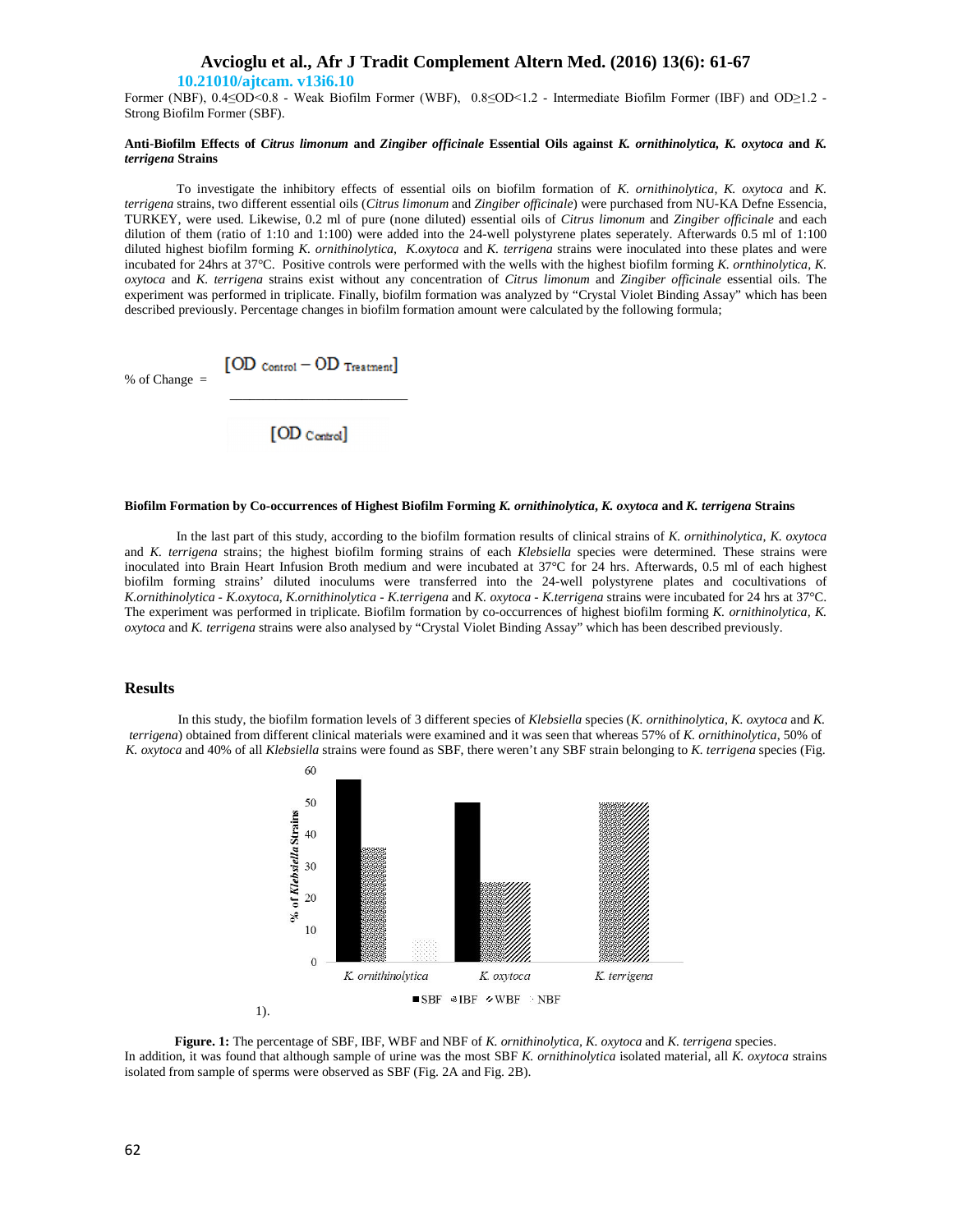

**Avcioglu et al., Afr J Tradit Complement Altern Med. (2016) 13(6): 61-67**

**Figure 2:** Percentage of WBF, IBF and SBF *Klebsiella* species in different clinical materials **(A)** *K. ornithinolytica* **(B)** *K. oxytoca*.

Furthermore, it was also observed that all *K. ornithinolytica* strains isolated from surgical intensive care unit and all *K. oxytoca* species isolated from urology were strong biofilm formers (Fig. 3A and Fig. 3B). Besides, when the percentage of clinical materials and services from which all SBF *Klebsiella* strains isolated, were examined together, it was seen that urine sample and the service impact of physical treatment and the rehabilitation unit were found as the most SBF isolated material and service respectively.



**Figure 3:** Percentage of WBF, IBF and SBF *Klebsiella* species in different service units **(A)** *K. ornithinolytica* **(B)** *K. oxytoca*.

Essential oils of *Citrus limonum* and *Zingiber officinale* were applied and the inhibitory effects of different concentrations of these essential oils on biofilm formation of *K. ornithinolytica*, *K. oxytoca* and *K. terrigena* strains investigated. Moreover, according to our results, whereas undiluted essential oil of *Zingiber officinale* caused a decrease on all highest biofilm forming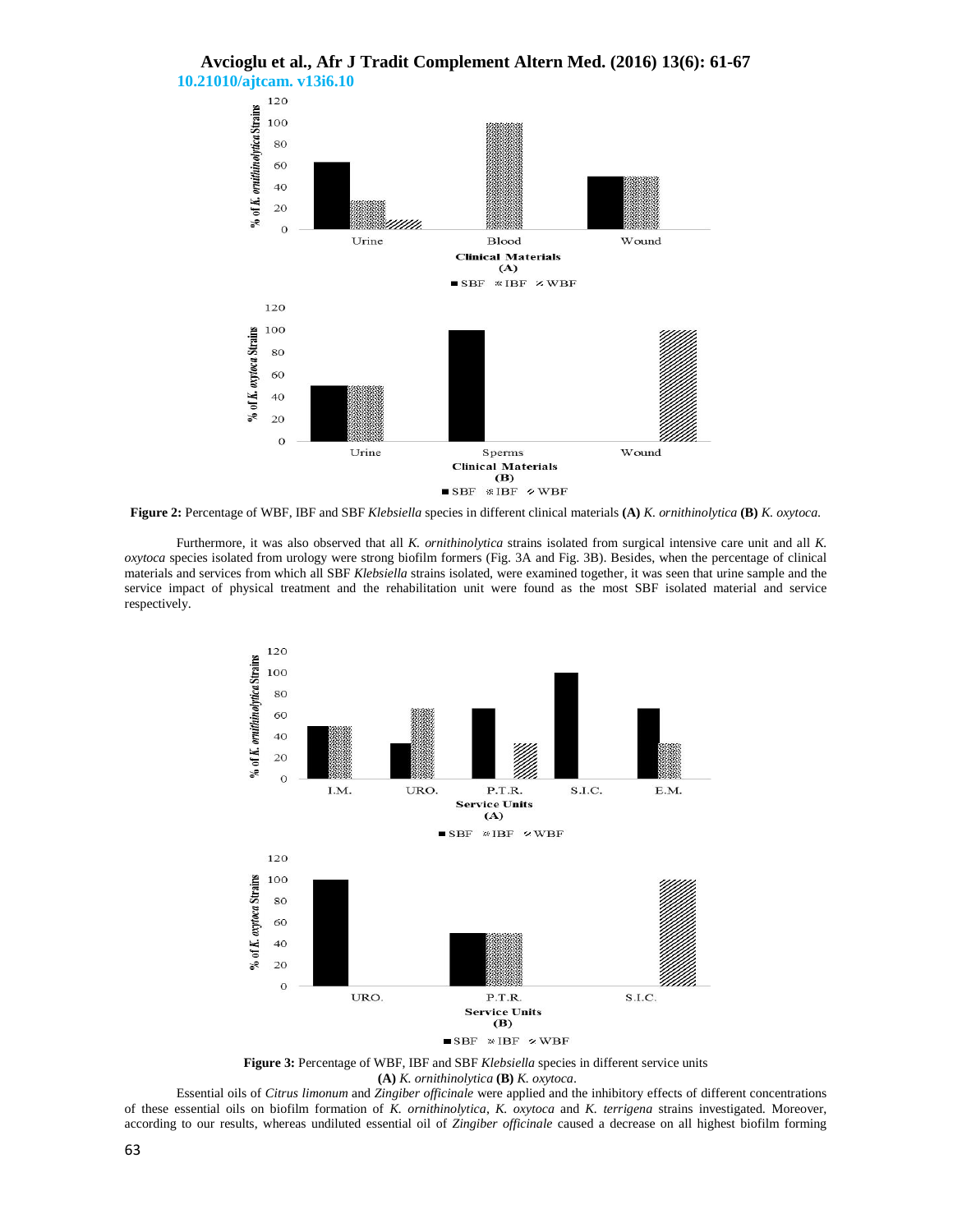# **Avcioglu et al., Afr J Tradit Complement Altern Med. (2016) 13(6): 61-67 10.21010/ajtcam. v13i6.10**

*Klebsiella species*, the  $10^{-1}$  dilution of this oil did not cause any significant effect on the biofilm formation amount. Also, different concentrations of *Citrus limonum* essential oil caused an inhibition on biofilm formation of all *Klebsiella* species except for *K. oxytoca* strain which was treated with 10-1 diluted amount of *Citrus limonum* (Fig. 4A, Fig. 4B and Fig. 4C).



**Figure 4:** Anti-biofilm effects of *Citrus limonum* and *Zingiber officinale* essential oils against **(A)** *K. ornithinolytica*, **(B)** *K. oxytoca* and **(C)** *K. terrigena* strains.

In the last part of this study, when the effects of co-occurrences of highest biofilm forming *K. ornithinolytica, K. oxytoca* and *K. terrigena* strains on biofilm formation were examined, the amount of biofilm formed by co-occurrences of *K.ornithinolytica*-*K.oxytoca* and *K. oxytoca*–*K. terrigena* strains was more than the amount of biofilm formed by each separately, whereas biofilm formation amount of co-occurrence of *K. ornitholytica*-*K. terrigena* strains was observed to be lower than the biofilm formation amount of *K. ornithinolytica* but higher than biofilm formation amount of *K. terrigena* (Fig. 5).



**Figure 5:** Biofilm formation by co-occurrences of highest biofilm forming *Klebsiella* species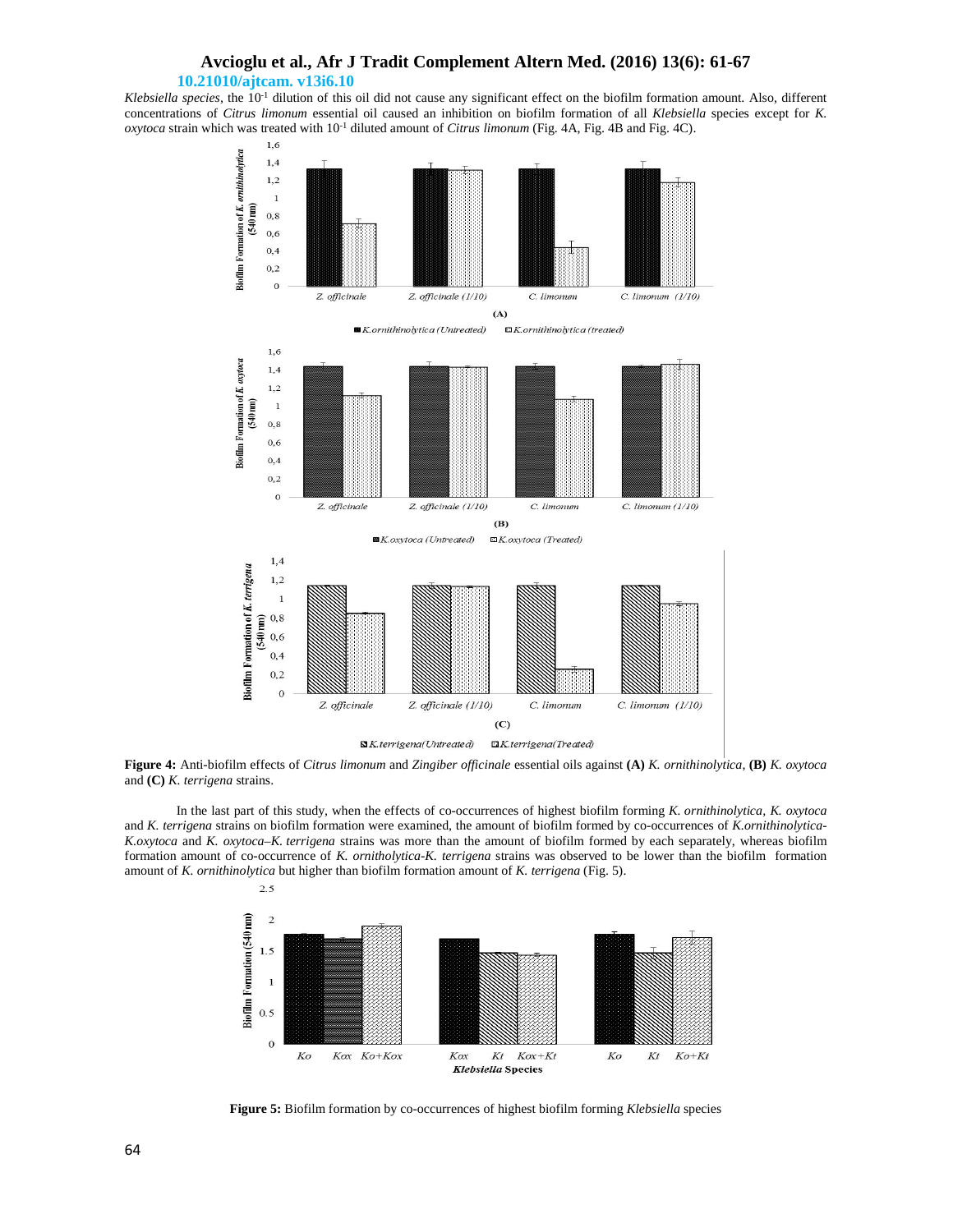# **Avcioglu et al., Afr J Tradit Complement Altern Med. (2016) 13(6): 61-67**

#### **10.21010/ajtcam. v13i6.10**

(Ko: K. ornithinolytica; Kox.: K. oxytoca; Kt: K. terrigena; Ko+Kox: co-occurences of K. ornithinolytica and K. oxytoca; Kox+Kt: co-occurences of K. oxytoca and K. terrigena; Ko+Kt: co-occurences of K. ornithinolytica and K. terrigena)

# **Discussion**

Various microorganisms are able to form biofilms and with the help of this layer, they are able to prevent themselves from both the immune response of host cells and various antimicrobial agents (Donlan, 2002; Abdel-Aziz and Aeron, 2014). Among biofilm producing pathogens, it is observed that biofilm formation remains an important stage in the pathogenesis of *Klebsiella* species by virtue of having fimrial adhesis that enhances its attachment to the host cell thereby simplifying the biofilm formation (Langstraat et al., 2001; Martino et al., 2003). In order to prevent biofilm formation by clinical strains and biofilm acquired nosocomial infections, the investigation of biofilm formation levels of different microorganisms becomes necessary. Therefore, the determination of biofilm formation levels of three different species of *Klebsiella* genus (*K. ornithinolytica*, *K. oxytoca* and *K. terrigena*); evaluation of their prevalence in different service units and clinical materials according to their biofilm formation levels were aimed at in this study. Aside that, the effect of the strongest biofilm forming strains' co-occcurrences on biofilm formation amount and anti-biofilm effect of two different essential oils on biofilm formation of strongest biofilm forming *K. ornithinolytica*, *K. oxytoca* and *K. terrigena* strains were also investigated. In view of all these results; this study aims at shedding more light on most studies carried out on the prevention of *Klebsiella* related nosocomial biofilm infections. Furthermore, investigation of the effects of *Citrus limonum* and *Zingiber officinale* essential oils on biofilm formation of strongest biofilm forming *Klebsiella* strains will provide a better understanding of usage avability of these natural substance in therapeutic procedures.

In this study, when *Klebsiella* strains were investigated according to their biofilm formation levels, it was observed that the highest percentage of SBF strains belong to *K.ornithinolytica* species (57%) whereas, all *K. terrigena* strains were either IBF (Intermediate Biofilm Forming) or WBF (Weak Biofilm Forming) (Fig. 1). Being a natural inhabitant of soil and water, *K. terrigena* is not as prevalant as *K. ornithinolytica* and *K. oxytoca* strains. Therefore, *K. terrigena* was not found to be investigated as biofilm related infections agent as the other *Klebsiella* species(Stock and Wiedemann, 2001; Shaikh and Morgan, 2011).

According to recent studies, nosocomial infections usually acquired from various implants such as heart valves, artificial veins, joint protheses and urinary tract catheters(Dohnt et al., 2011).Besides, nowadays, urinary tract infections, are known to be the most common bacterial infections in human. This has become a serious health challenge with lots of disorders and increased usage of urinary catheters resulting into increase in catheter acquired urinary tract infections(Gales et al., 2000; Lina et al., 2007; Niveditha et al., 2012). As a reusult, 40% of nosocomial infections of UTI are known to be related with catheterization in patients (Gristina 1987). Also, long term usage of catheters provides an opportunity for various gram negative and gram positive bacteria hence they trigger nosocomial infections by means of causing biofilm formation (Gristina et al., 1987; Ohkawa, 1991; Jacobsen et al., 2008). Furthermore, when the insidance of nosocomial UTIs was investigated, it was observed that 6%-17% of these infections were generally acquired from the genus of *Klebsiella sp.* and *K. ornithinolytica* was also indicated as one of the causative agents of UTI infections (Imirzalioglu et al., 2008). According to our results, when all strains were evaluated together, the urine sample was found to be the most SBF isolated clinical material among all *Klebsiella* species. Hence, we suggest that this infection might as well be related with long term catheter usage. Because all of the SBF strains belong to *K. ornithinolytica* were found to be isolated from surgical intensive care unit and *K. oxytoca* were isolated from urology and from hospitalized patients (Fig. 2A and Fig. 2B). Confirming these, when all SBF strains were evaluated together, it was observed that the service of PTR and the clinical material of urine sample was the most SBF isolated material and service unit respectively. Therefore these *Klebsiella* infections might as well be nosocomial. In a similar vein, another study, *K. ornithinolytica* strains with the ability to form biofilms were also isolated from catheter samples of patients (Hol'al et al. 2010). Therefore, the isolated SBF strains from catheters were regarded as lead agents of urinary tract infections. Conversely, catheter acquired UTIs are thought to be acquired from gram negative and gram positive microorganisms which are found in fecal flora (Tenke et al., 2006).

When the clinical material from which SBF *K. oxytoca* strains isolated, was examined, sperm cells were surprisingly found as the most SBF isolated material. When recent literature were examined within the content of the results obtained, sperm cells were indicated to include lots of commencial bacteria. Therefore, it became plussible seeing some of these opportunistic pathogens in the sperm cells infections especially in immunocompromised patients (Rehewy et al., 1979; Huyser et al., 1991). Furthermore, in this study all the isolated strains from the sperm were SBF and also in literature *Klebsiella* genus was known as one of the most important nosocomial infection factors among all gram negative bacteria after *Escherichia coli.* Hence it became extremely important to take precautions and to find new treatment strategies against *Klebsiella* acquired infections. Because biofilm formation was one of the most important problem avoiding in the treatment of infectious diseases especially in MDR strains (Podschun and Ullmann, 1998). Therefore, new essential oils grouped at phitoalexines with high bacteriostatic or bacteriocidal activity, were being used in the treatment of many infectious diseases. Being produced to protect against microbial attacks, it was not surprising to see their inhibition effects on microbial growth or antibiofilm effects on different microorganisms hence creates new treatment strategy (Gibbons, 2008; Gursoy et al., 2009). Moreso, to prevent ototoxic and neuphrotoxic side effets of synthetic drugs, different researches have been investigated with various essential oils' such as lavender, lemon and tea, citronella, *Satureja hortensis L.* (summer savory), *B. papyrifera, B. rivae,* oregano and lemongrass oils and it has been observed that these oils have antibiofilm effects on various bacterial and fungal species (Nostro et al., 2007; Schillaci et al., 2008; Gursoy et al., 2009; Lang et al., 2012; Millezi et al., 2012; Taweechaisupapong et al., 2012). Thus, in this study, two different essential oils (*Citrus limonum* and *Zingiber officinale*) were used in order to investigate their antibiofilm effects on three different *Klebsiella* species (*K. ornithinolytica*, *K. oxytoca* and *K. terrigena*). Results obtained, show that, undiluted *Citrus limonum* and *Zingiber officinale* oils inhibit the biofilm formation amounts in all species (Fig. 4A, Fig. 4B and Fig. 4C). Because, these oils identified in the literature as monoterpens and indicated to affect the cell membrane as a toxic agent and cause deformation of the structure decrease the function of microbial cell membrane (Sikkema et al., 1995). Thus, the findings of this research with essential oils will advance the inhibition effects of *Citrus limonum* and *Zingiber officinale* oils and show the thereapeatic avability of these for *K. ornithinolytica*, *K. oxytoca* and *K. terrigena* strains' treatment.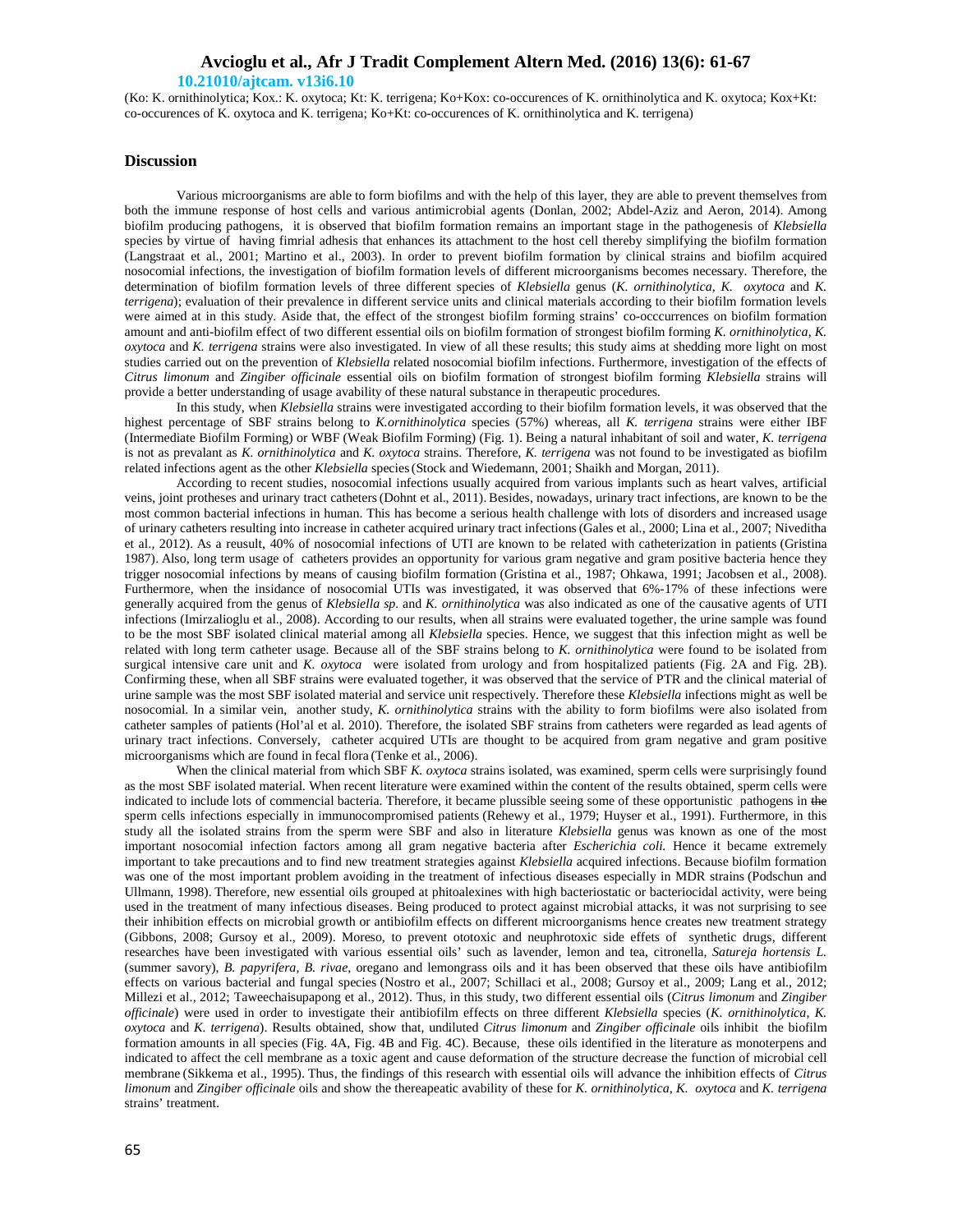## **Avcioglu et al., Afr J Tradit Complement Altern Med. (2016) 13(6): 61-67**

#### **10.21010/ajtcam. v13i6.10**

Although many researchers support the benefits of interactions between interspecies, there have been lots of microbial interactions defined as antagonistic interactions resulting from synthesis of some antagonistic compounds by different species as important ingredients for the formation of microbial communities in nature (Taweechaisupapong et al., 2012). In other studies, it was noted that, when compared with mono species forms, dual species cause an increase in antimicrobial resistance (Van der Veen and Abee, 2011). Also, other researchers show the possibility of synergetic and antagonistic interactions between different bacterial species and opined that these interactions were related with certain intrinsic characters which are specific for different species (Liu et al., 2014). To this end, 3 different co-occurrences were prepared (*K. ornithinolytica*, *K. oxytoca* and *K. terrigena*) in our study and effect of co-occurrences of highest biofilm forming strains on biofilm formation amount was investigated. Confirming other researches, co-occurrences of *K. ornithinolytica*-*K.oxytoca* and *K. oxytoca*-*K. terrigena* caused more biofilm formation than the amount of biofilm formed by each separately. The other co-occurences was also prepared by the co-cultivation of *K. ornithinolytica*-*K. terrigena* species and compared to *K. terrigena* monospecies' biofilm formation amount to show an increase owing to these strains' co-cultivation. Again, biofilm formation amount of *K. ornithinolytica* was higher than biofilm formation amount of cocultivated highest biofilm forming *K. ornithinolytica* - *K. terrigena* species. As such, we suggest that this antagonistic interaction between *K. ornithinolytica* and *K. terrigena* species might result from the synthesis of some antagonistic compounds such as bacteriocins. It is literally known that, bacteriocins are antimicrobial proteins formed by interspecies in order to affect the permeability and instability of cell membrane and eliminate the bacterial strain in the culture or to mediate the dynamics of microbial population (Hetz et al., 2002; Al-Mathkhury et al., 2011). Confirming all these, in our study biofilm formation in *K. ornithinolytica*'s might have been affected by the antagonistic compounds such as bacteriocins, synthesized by *K. terrigena* (Fig. 5).

In brief, according to our results, most SBF isolated species of *Klebsiella* genus were found to be as *K. ornithinolytica* and *K. oxytoca* and none of *K. terrigena* species was found as SBF because its clinical strains was not widespread as others. Also, the sample of urine and the service of surgical intensive care unit are the most SBF strains isolated material and service respectively. Therefore, these infections were seen as nosocomial and it is important to take precautions against *Klebsiella* acquired infections. Furthermore, co-occurences effect of *Klebsella* species was also investigated in this study and our findings revealed that cooccurences of *K. ornithinolytica- K. oxytoca* and *K. oxytoca-K. terrigena* increased the biofilm formation abilities by using their intrinsic factors and very important in clinical mean especially in long term catheter usage, and treatment strategies. Conversely, cooccurences of *K. ornithinolytica* - *K. terrigena* decreased the biofilm formation level of mono-species of *K. ornithinolytica* and can be investigated in subsequent studies to ascertain whether it was derived from bacteriocin effect or not.

In all, essential oils of *Citrus limonum* and *Zingiber officinale* were investigated in order to examine their anti-biofilm effects and it was found that they can be used in medical cases as alternative treatment agents against bacterial infections.

## **References**

- 1. Podschun, R. and Ullmann, U. (1998). *Klebsiella* spp. as nosocomial pathogens: epidemiology, taxonomy, typing methods and pathogenicity factors. Clin. Microbiol. Rev., 11: 589-603.
- 2. Ullah, F., Malik, S. and Ahmed, J. (2009). Antimicrobial susceptibility pattern and ESBL prevalence in *Klebsiella pneumoniae* from urinary tract infections in the North-West of Pakistan. Afr. J. Microbiol Res., 3: 676-680.
- 3. Ortega, M., Marco, F., Soriano, A., Almela, M., Martinez, J.A., Lopez, J., Pitart, C. and Mensa, J. (2011). Cefotaxime resistance and outcome of *Klebsiella spp* bloodstream infection. Eur. J. Clin. Microbiol. Infect. Dis., 30: 1599-1605.
- 4. Watnick, P. and Kolter, R. (2000). Biofilm, City of Microbes. J. Bacteriol*.*, 2675-2679.
- 5. Donlan, R.M. (2002). Biofilms: microbial life on surfaces. Emerg. Infect. Dis., 8: 881-890.
- 6. Podschun, R., Fischer, A. and Ullmann, U. (2000). Characterization of *Klebsiella terrigena* strains from humans: haemagglutinins, serum resistance, siderophore synthesis, and serotypes. Epidemiol. Infect., 125: 71-78.
- 7. Lehloenya, R. and Christians, S. (2012). A case of chronic urticaria complicated by *Raoultella ornithinolytica* urinary tract infection, bronchospasm and angioedema. World Allergy Organ. J., 5: 204.
- *8.* Avcioglu, N.H. and Seyis Bilkay, I. (2015). Comparative assessment of five clinical *Klebsiella* isolates in terms of antibiotic resistance and plasmid profiles. Turk. J .Biochem., 40: 448-455.
- 9. O'Toole, G.A. (2011). Microtiter dish biofilm formation assay. J. Vis. Exp., 30: 2437.
- 10. Abdel-Aziz, S.M. and Aeron, A. (2014). Bacterial biofilm: dispersal and inhibition strategies. SAJ- Biotechnol., 1: 1-10.
- 11. Langstraat, J., Bohse, M. and Clegg, S. (2001). Type 3 fimbrial shaft (MrkA) of *Klebsiella pneumoniae*, but not the fimbrial adhesin (MrkD), facilitates biofilm formation. Infect. Immun., 5805-5812.
- 12. Martino, P.D., Cafferini, N., Jolyb, B. and Darfeuille-Michaud, A. (2003). *Klebsiella pneumoniae* type 3 pili facilitate adherence and biofilm formation on abiotic surfaces. Res. Microbiol., 154: 9-16.
- 13. Stock, I. and Wiedemann, B. (2001). Natural antibiotic susceptibility of *Klebsiella pneumoniae*, *K.oxytoca*, *K.planticola*, *K.ornithinolytica* and *K.terrigena* strains. J. Med. Microbiol*.*, 50: 396-406.
- 14. Shaikh, M.M. and Morgan, M. (2011). Sepsis caused by *Raoultella terrigena*. JRSM Short Rep., 2: 1-3.
- 15. Dohnt, K., Sauer, M., Müller, M., Atallah, K., Weidemann, M., Gronemeye, P., Rasch, D., Petra, T. and Rainer, K. (2011). An in vitro urinary tract catheter system to investigate biofilm development in catheter-associated urinary tract infections. J. Microbiol. Methods., 87: 302-308.
- 16. Gales, A.C., Jones, R.N., Gordon, K.A., Sader, H.S., Wilke, W.W., Beach, M.L., Pfaller, M.A., Doern, G.V. and the SENTRY Study Group Latin America. (2000). Activity and spectrum of 22 antimicrobial agents tested against urinary tract infection pathogens in hospitalized patients in Latin America: report from the second year of the SENTRY antimicrobial surveillance programme 1998. J. Antimicrob. Chemother., 45: 295-303.
- 17. Lina, T.T., Rahman, S.R. and Gomes, D.J. (2007). Multiple- antibiotic resistance mediated by plasmids and integrons in uropathogenic *Escherichia coli* and *Klebsiella pneumoniae*. Bangladesh J, Microbiol., 24: 19-23.
- 18. Niveditha, S., Pramodhini, S., Umadevi, S., Kumar, S. and Stephen, S. (2012). The isolation and the biofilm formation of uropathogens in the patients with catheter associated urinary tract infections (UTIs). J. Clin. Diagn. Res*.*, 6: 1478-1482.
- 19. Gristina, A. (1987). Biomaterial-centered infection: microbial adhesion versus tissue integration. Science, 237: 1588-1595.
- 20. Ohkawa, M. (1991). Bacterial adherence to Foley urinary catheters. Int. Urogynecol. J., 2: 236-241.